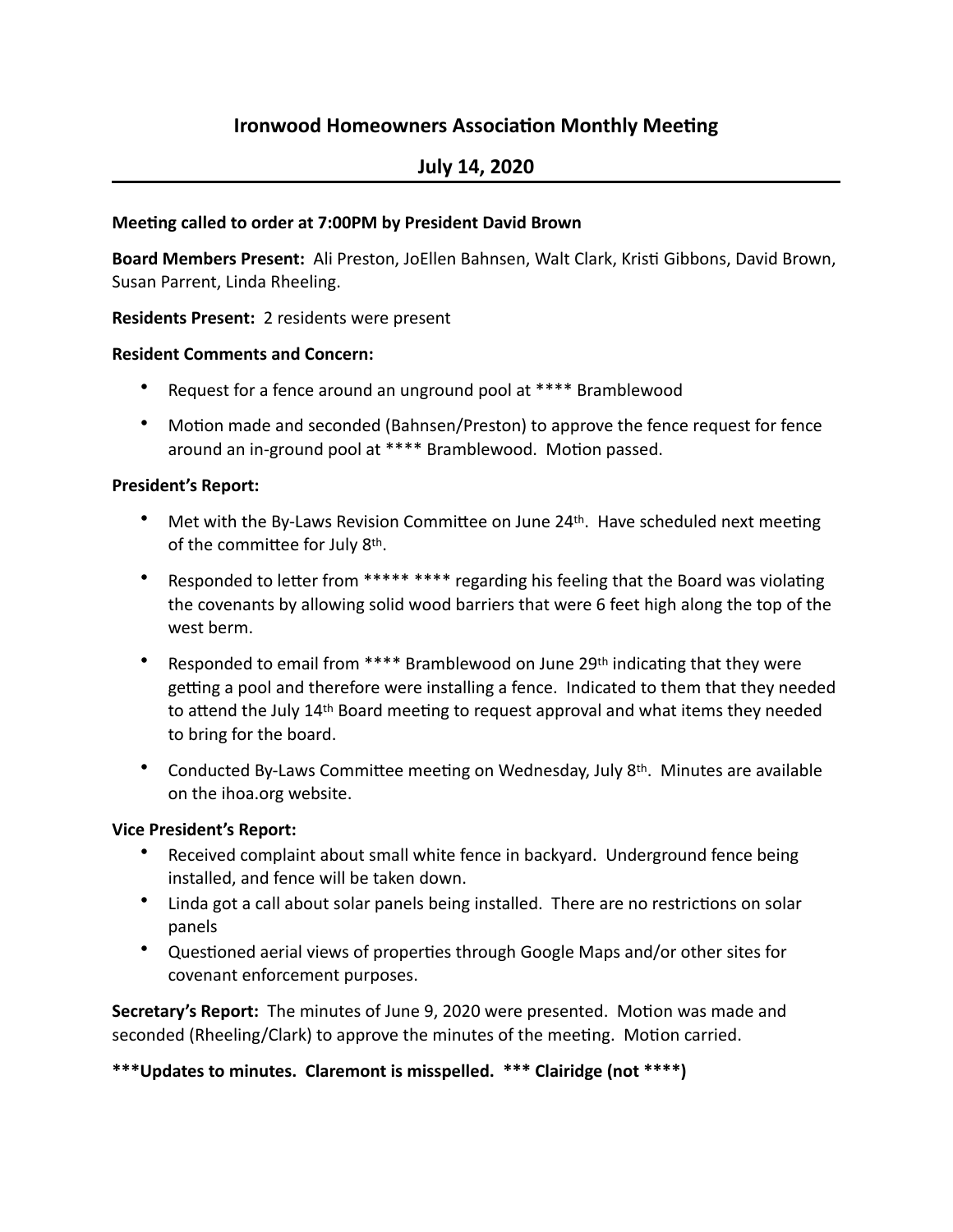#### **Treasurer's Report:**

- JoEllen went over the budget  $-$  Ending balance \$20,710.61
- HOA Dues: 570 Paid, 14 Remaining

#### **Beautification Report:**

• Nothing to report

#### **Communications Report:**

- Website Usage June 2020
	- o 311 Unique Visitors
	- o 1139 Total Visitors
	- o 2832 Pages Viewed
- Next newsletter will be in September

#### **Covenant's Report:**

- Enclosed trailer  $-$  \*\*\*\* Foxwood Town of Normal sent letter and is now gone
- \*\*\* Ironwood Town sent letter enclosed trailer is still there but will be moving soon
- \*\*\*\* Asbury bank took it over and yard is maintained by them
- Crestmoor Cove corner about bushes hanging over sidewalk. Letter was sent in June
- \*\*\*\* Berkshire letter was sent because of emails to board about trampoline, weeds, and lack of mowing. Owner called Susan and back neighbor is not friendly and that is why she does not maintain. Small shed on her property and Susan strongly suggested she remove it.
- \*\*\* Northridge siding is peeled off and he has not communicated a timeline for when it will be painted. Also, dead tree in yard.
- \*\*\*-\*\*\* Ironwood Town of Normal worked on drainage issues to handle water in yards and sidewalks.
- \*\*\* Ironwood Enclosed trailer has been there for a month. Owner no longer lives in Ironwood so Town will send letter.
- $***$  Ironwood Question about dock on lake. We will ask the Town to see if there is any issue with it.

#### **SUV & Government Report: no report**

#### **At-Large Member Report: no report**